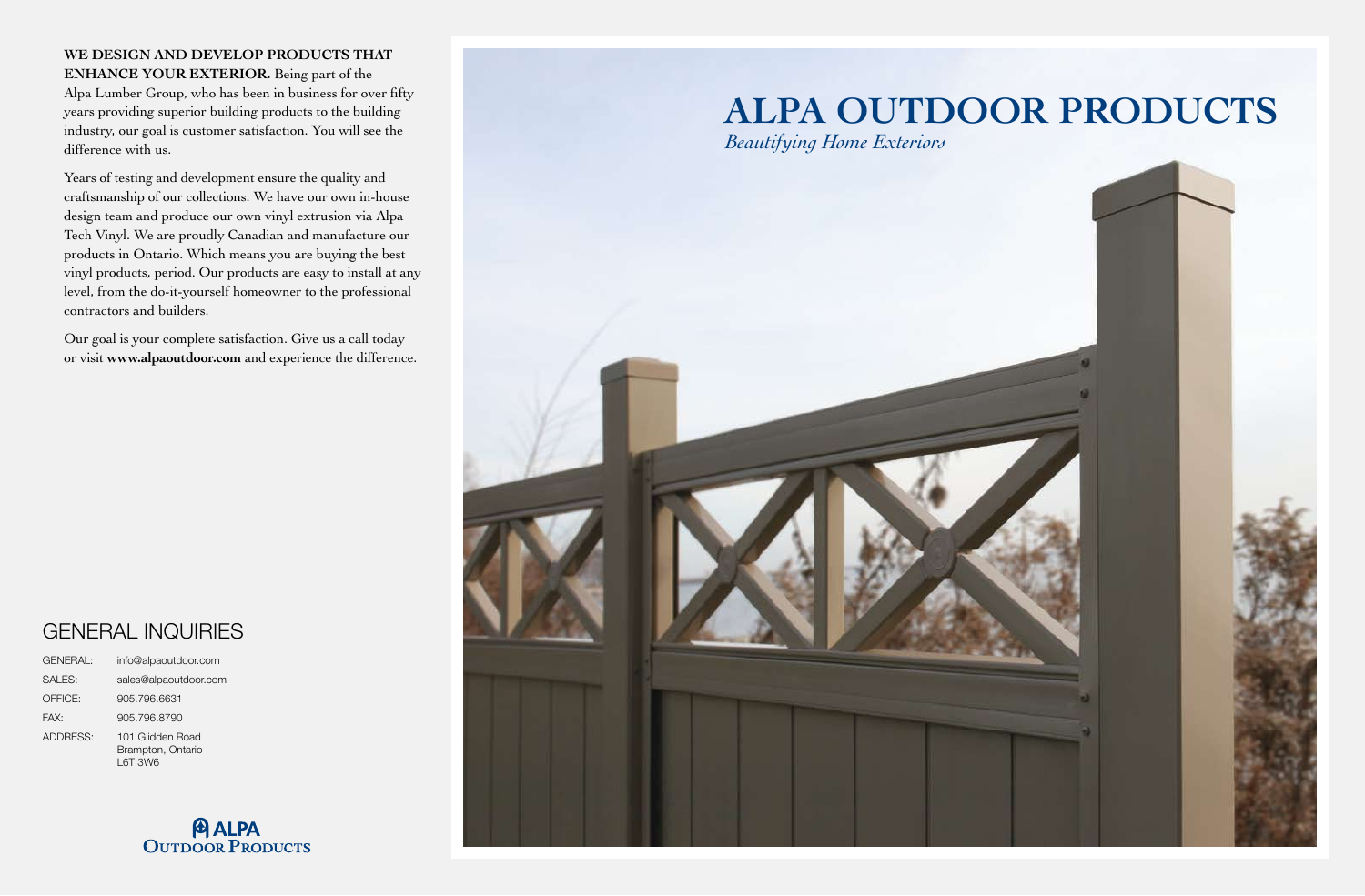

### WELCOME TO ALPA OUTDOOR PRODUCTS.

**2 ALPA Railing Collections** The Classic Collection The Executive Collection The Modern Collection

### **6 ALPA Fencing Collections**

## The Cape Cod

 The Carriage The Carrington The French Garden The English Garden The Hampton The Estate The Urban The Nautical

### **10 Columns, Pillars & Accessories**

 Newel Post Square Columns Round Pillars Decorative Railings

We are proud to introduce a unique alternative to the way you think about your outdoor space. Think of how nice it would be to have an exterior product that is low maintenance, never has to be painted, will never rot and best of all, a choice of five beautiful colors. Why keep spending time and money maintaining the exterior of your home? Our vinyl collections of railings, columns, pillars, fences and accessories are unlike any other available today. Explore our collections to find a combination of durability, stylish elegance, and a variety of styles to suit your taste.

Be confident in knowing that once installed, you will never need to paint or stain again. Do it once, and do it right. Do Alpa Outdoor Products. Visit **www.alpaoutdoor.com** or call us with your questions. At Alpa Outdoor Products we are *Beautifying Home Exteriors*.

# TABLE OF CONTENTS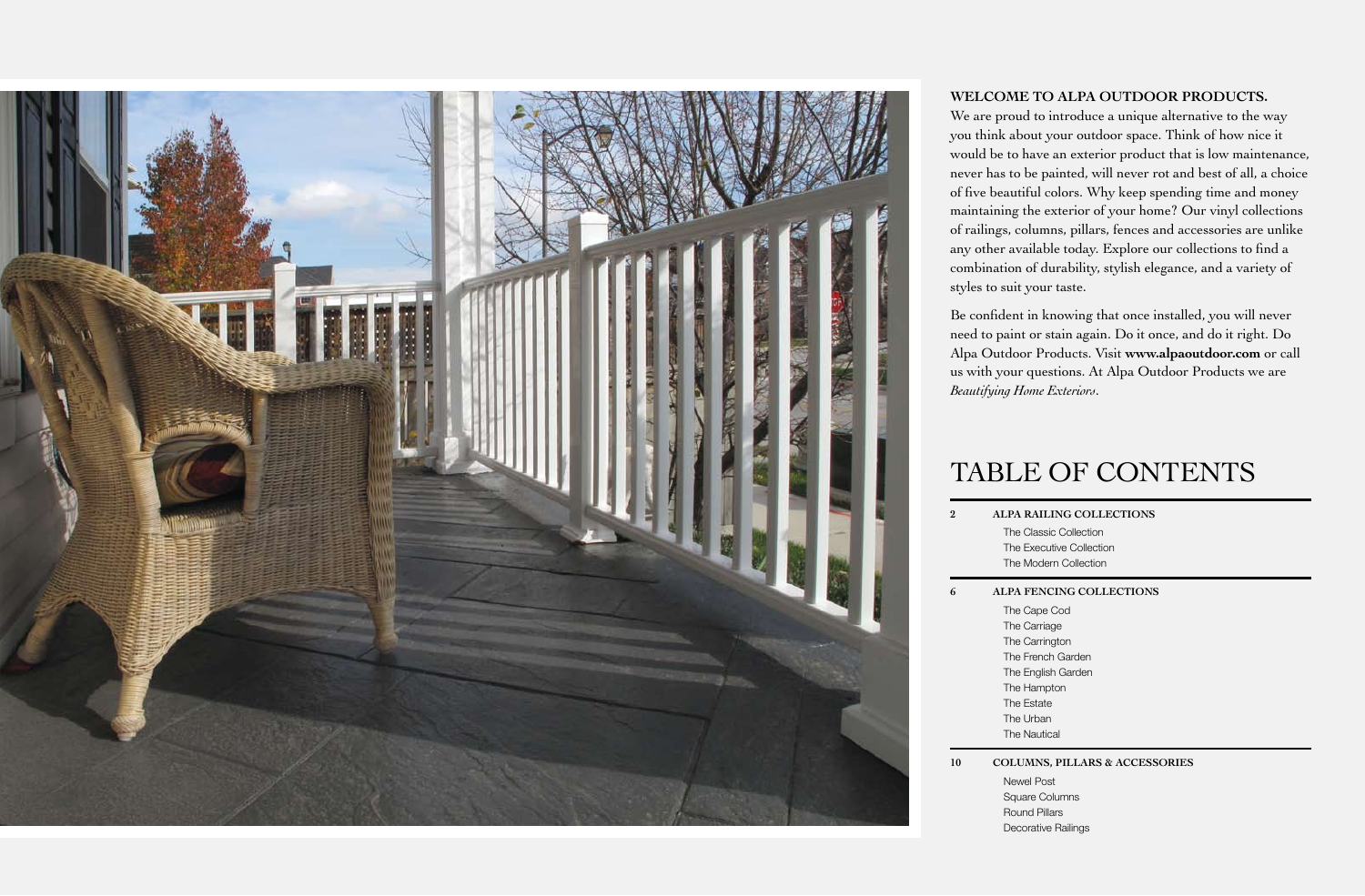

The Classic Collection The Executive Collection The Modern Collection

# Alpa Railing **COLLECTIONS**

- 
- The Executive Glass Collection
	-

### **RAILINGS DESIGNED WITH BEAUTY AND**

**STRENGTH IN MIND.** We focused on the fine details without sacrificing the integrity of our product. Our newel post has slightly beveled edges and balusters giving a more refined look to the classic porch railing. There are no exposed connections or hardware, only clean warm lines. With five colours to choose from, our railings will be sure to beautify your home exterior.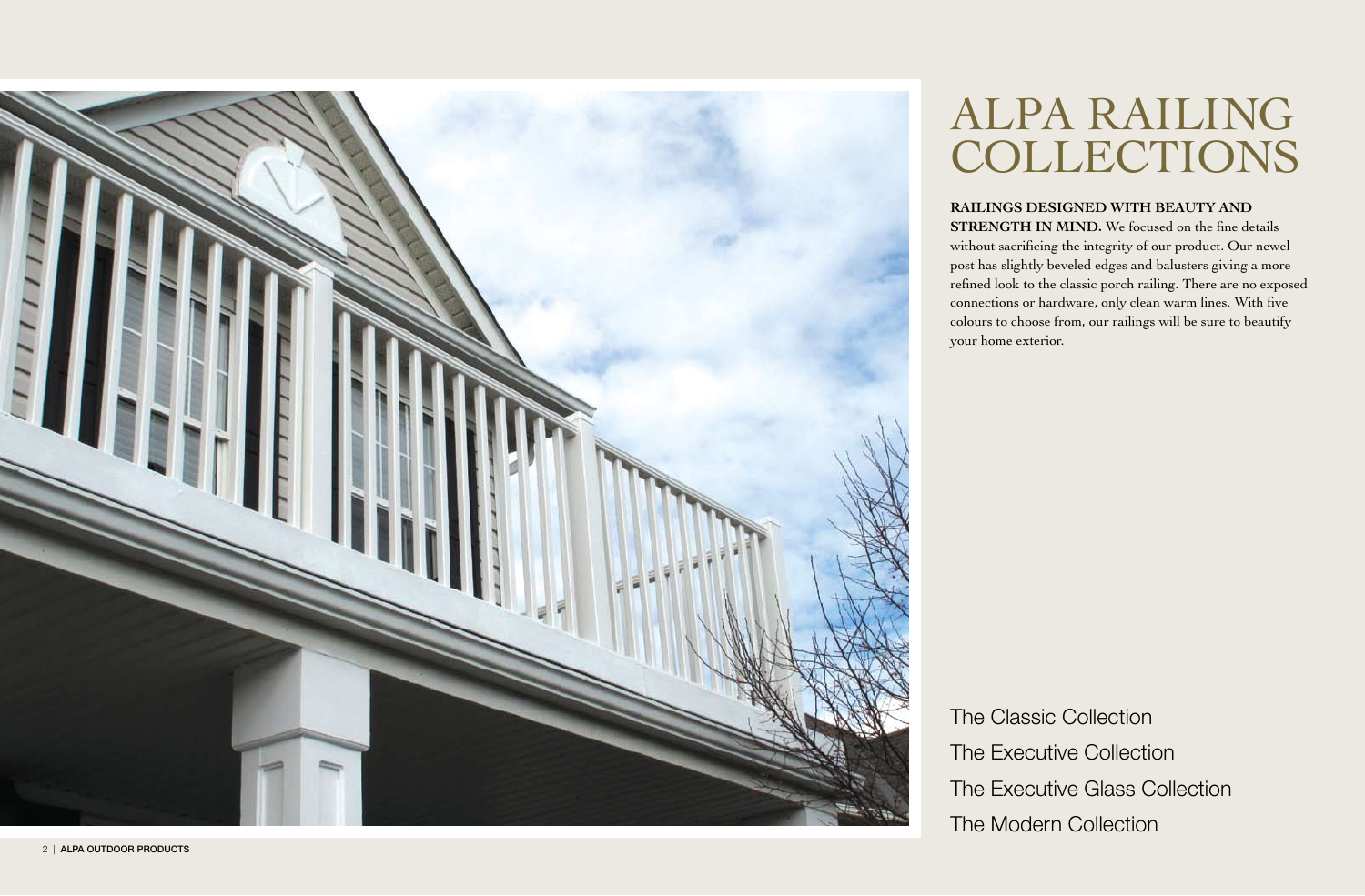# **LASTING** Impressions

**Rich colours, fine details with unsurpassed strength will make** YOU WANT TO LEAN ON THEM. Spend more time on your porch or deck with family and friends with a worry free feeling. Relax…and never paint or stain again.



## Available in 5 complimentary colours

Our railings are easy to install. Order them in the closest 6" increment and cut to size on site. For added strength, our railings can come with additional metal stiffeners in the balusters, making this patent pending technology the only one of its kind. Call for more information or visit us online at **www.alpaoutdoor.com** to see all our options.



| <b>CLAY</b>     | <b>TAN</b>   |
|-----------------|--------------|
|                 |              |
| <b>CASHMERE</b> | <b>WHITE</b> |







### SANDALWOOD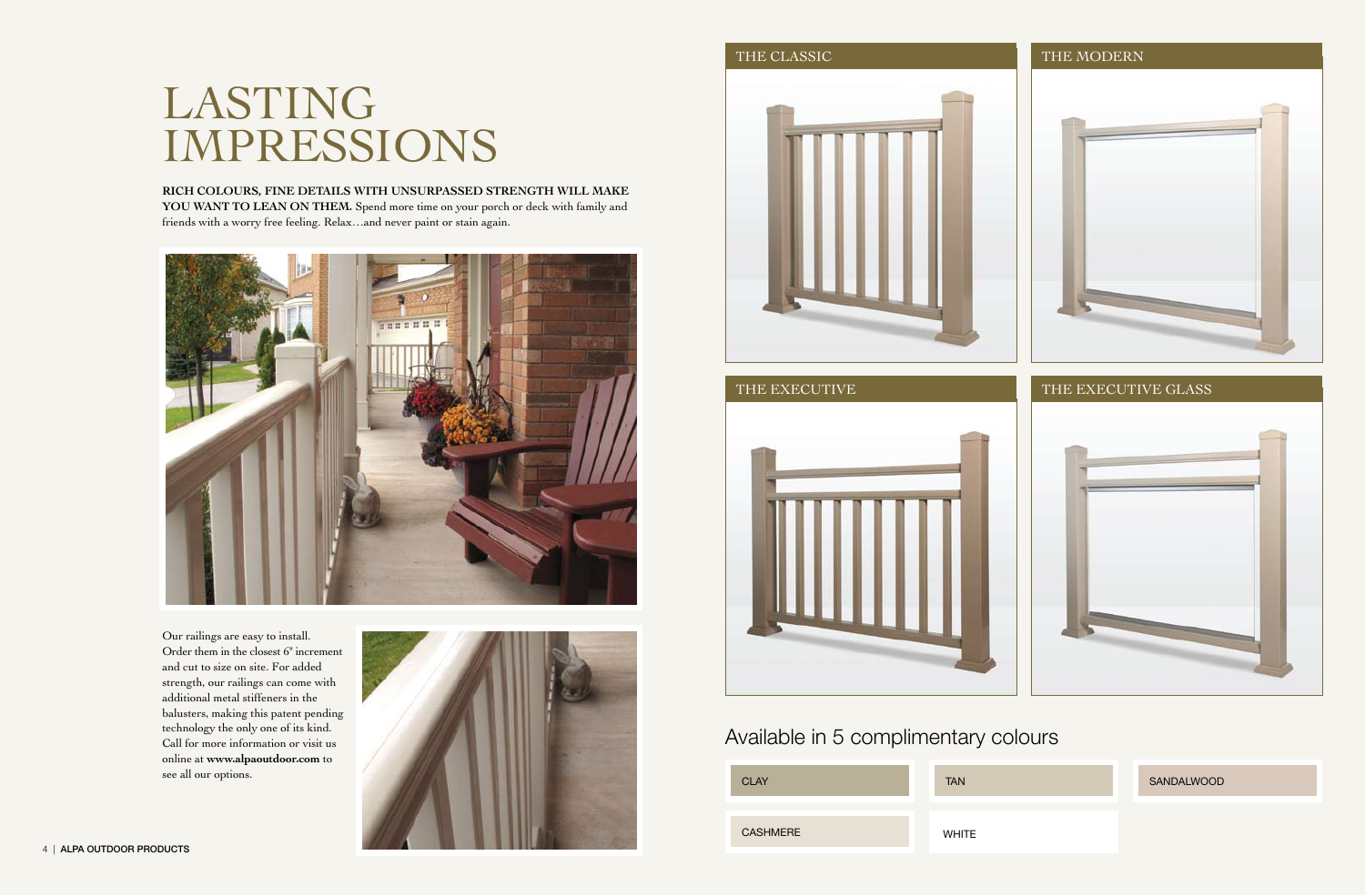

# ALPA FENCINC COLLECTIONS

The Cape Cod The Carriage The Carrington The French Garden The English Garden The Hampton The Estate The Urban The Nautical

**TRY DOING THIS WITH WOOD!** Wood is good, but rot is not. Vinyl is far superior because it's not only rot free, it's simple to clean and never needs a 'second coat'. Our vinyl designs don't compromise individuality either. With the freedom to express your personal style, our products accent any home. From the grandeur of the Estate Collection, the ultra modern take of the Urban Collection, or the simple clean look of the Cape Cod Collection, we have created the perfect fence line for you. A low maintenance lifestyle is what everyone wants. Welcome to the good life.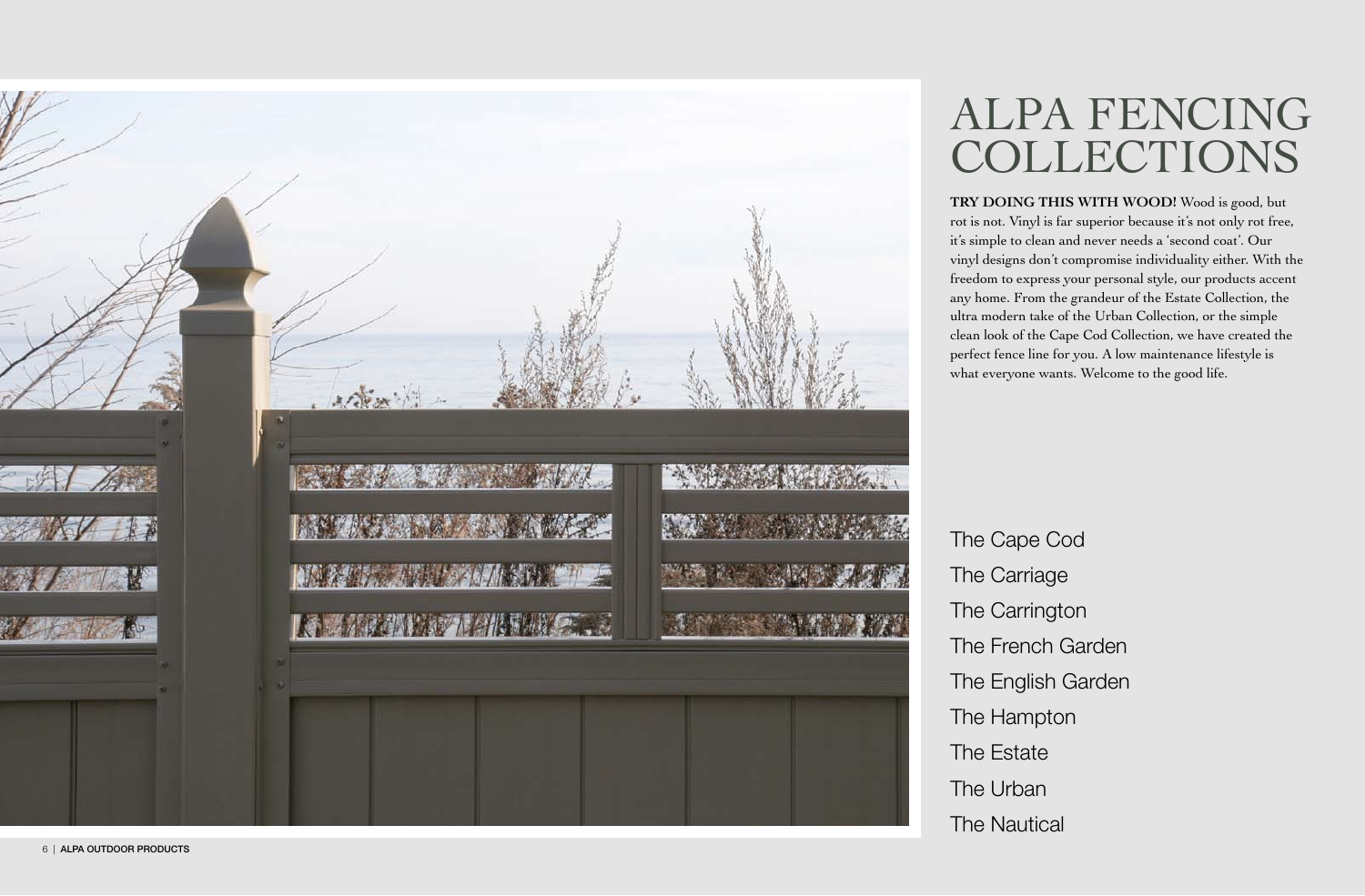



# THE GOOD LIFE IS BETTER OUTSIDE

### **Aesthetically designed to be 'good neighbour' fences, they**

**look clean and crisp from any angle.** Our gates are reinforced with steel for added protection and strength. Choose from one of many styles, or mix-and-match to create your own collection. We allow you to be as creative as you want. Use our collection in various areas like a deck or balcony for more privacy. Design your project with our standard pre-made panels, or customize your fence from start to finish. Our collections come in different sizes and heights to adapt to any outdoor space.



Always check your local by-laws before starting any fencing project. All our metal components are made with galvanized steel for added protection. All our extruded vinyl is made by Alpa Tech Vinyl, made in Canada and manufactured in Ontario. For more information view us online at **www.alpaoutdoor.com**.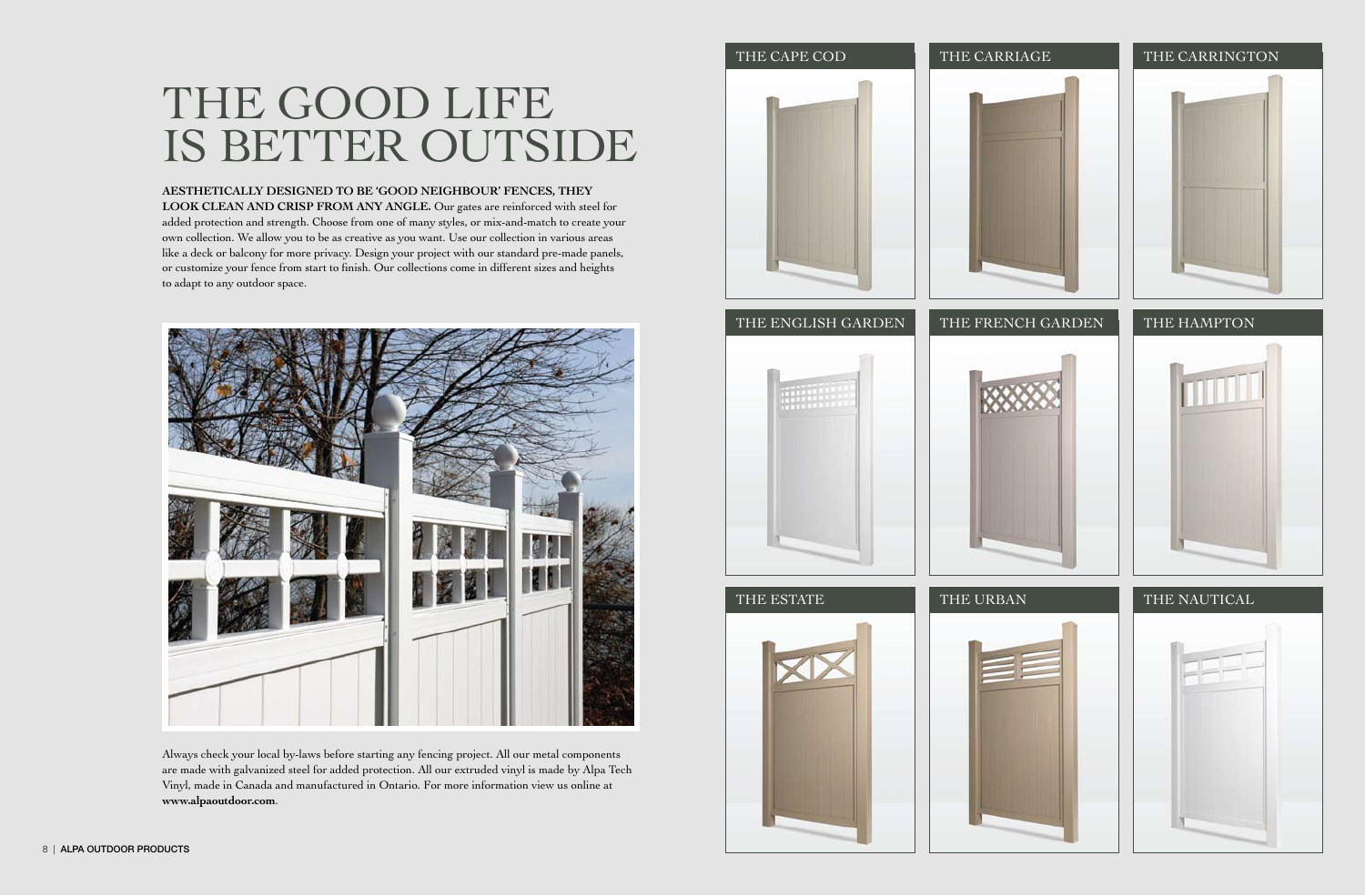

# ALPA Columns & Pillar s **COLLECTIONS**

Newel Post Square Columns Round Pillars

## **NEVER WORRY ABOUT WOOD ROT OR EVER** PAINTING YOUR COLUMNS AGAIN. Our Vinyl

NEVER WORRY ABOUT WOOD ROT<br>PAINTING YOUR COLUMNS AGAIN.<br>columns and pillars are your true low mainte<br>that not even fiberglass can compare to. Fibe<br>still have to be painted, ours don't! Wood col<br>be painted; the knots will s columns and pillars are your true low maintenance solution that not even fiberglass can compare to. Fiberglass columns still have to be painted, ours don't! Wood columns need to be painted; the knots will show through and will rot very quickly. Aluminum wrap columns give you a very limited look and can dent very easily. Alpa Columns & Pillars require virtually no upkeep and will stand the test of time. Add value to your property with balanced colours and decorative skirts that truly showcase your home. Our options absolutely are *Beautifying Home Exteriors.*